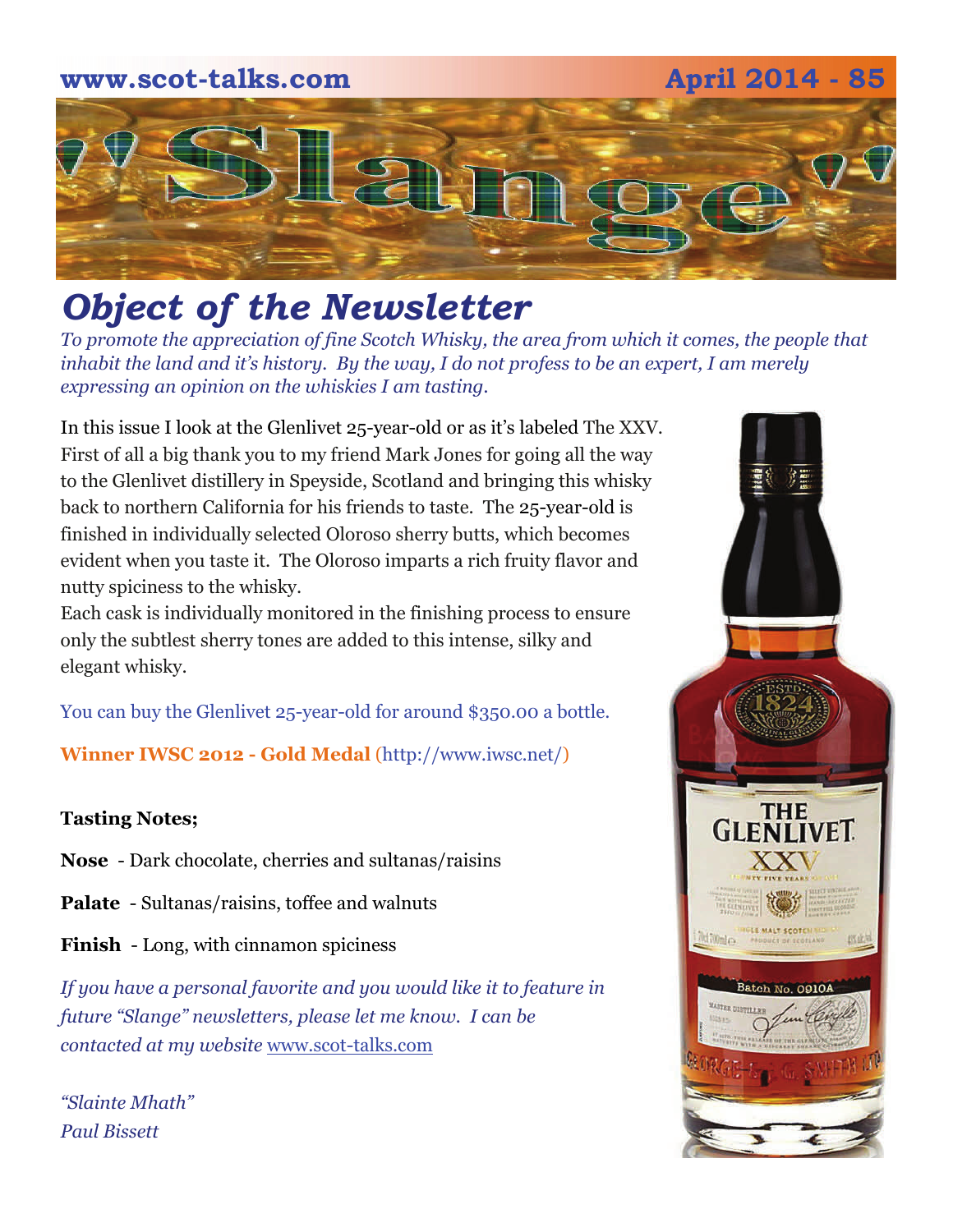

## **Who's a pretty ploy then?** By Ian Buxton

The Pattison brothers could have taught Phineas T. Barnum a thing or two about promotion. They even used parrots to promote their whisky.

Every age has its 'bubbles' and every age seems determined to repeat the mistakes of the last. Think of the South Sea Bubble; of Victorian railway bonds; of the mania for tulips that possessed Holland in the 17th century; of the dotcom boom.

Then, think whisky. Yes, whisky had its own period of financial madness – and though in many ways it shaped the industry we know today, like booms everywhere, it ended in bust.

For a while it seemed it would never end.

By 1890, the 'whisky barons' of Victorian Scotland had never had it so good.

The demand for whisky, on the back of the increasingly popular blends, Scotland's fashionability and the ever-expanding British Empire, seemed limitless.

New distilleries were built (some 39 in the decade to 1900). New brands were launched.

New markets conquered.

In an age of flamboyant entrepreneurship modern marketing was invented and firms strove to outdo each other with ever more extravagant campaigns.

Two brothers stood above all. Robert and Walter Pattison inherited partnerships in a small whisky blending business in Leith, initially built up by their father.

In 1896 they floated it as a company, Pattisons Ltd, taking all of the ordinary shares, a quarter of the preference shares and £150,000 in cash as payment for their business.

Just as in the dotcom boom, the share offer was six times oversubscribed.

Just as in the dotcom boom the directors could initially do no wrong. They began hiring salesmen ('travellers' as they were known) and soon employed 150 – a larger sales force than the much bigger Distillers Company Ltd (DCL, the forerunners of today's Diageo).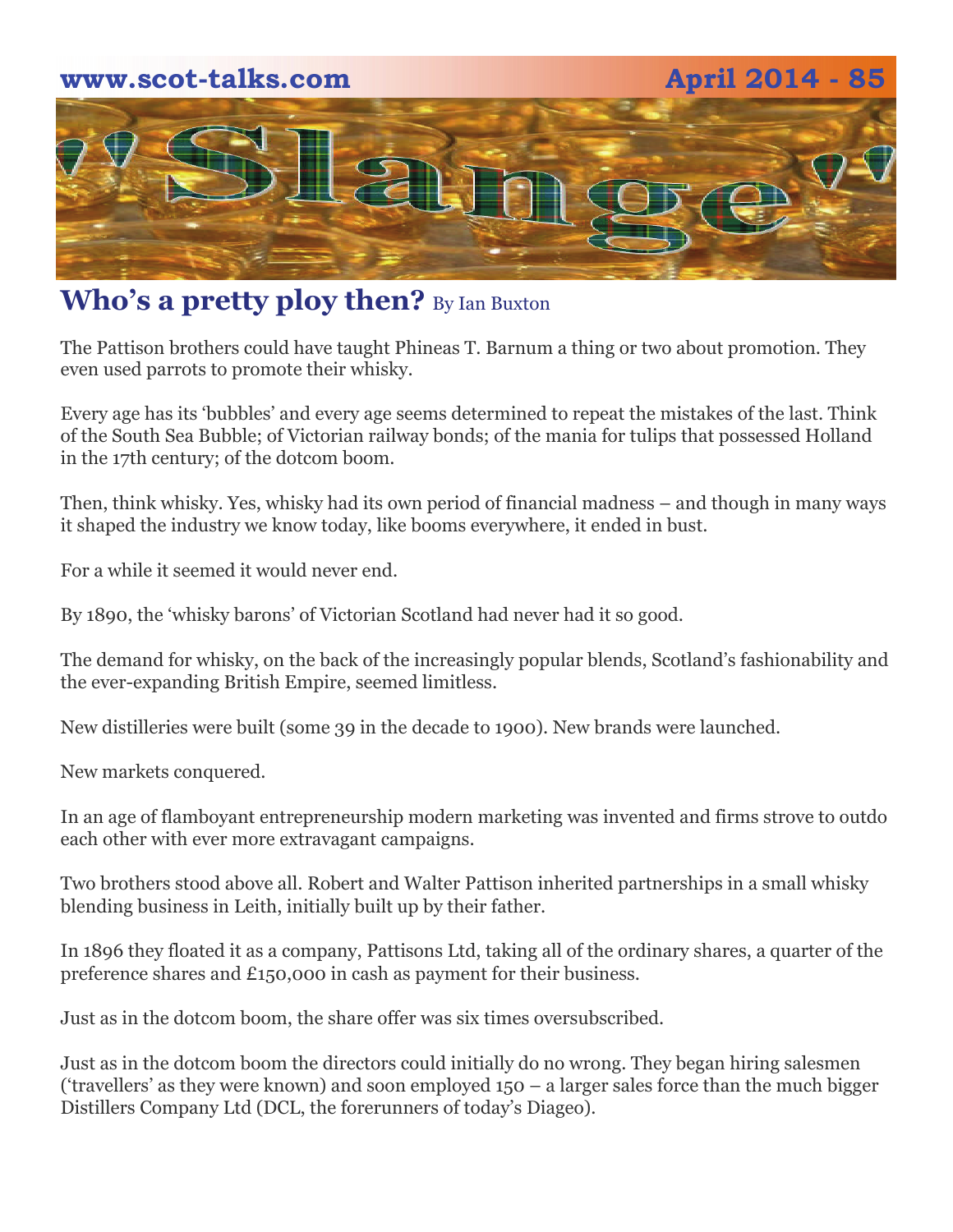# **www.scot-talks.com April 2014 - 85**

Below is a simple guide to help you choose your single malt Whisky, and the flavor notes you should expect from it. Being Scottish I recommend you find a likely candidate and try it in a bar before buying the whole bottle. With each issue of the newsletter I will add in another Whisky to the flavor map. This Issue; The Glenlivet 25-year-old. For more information go to http://us.theglenlivet.com/

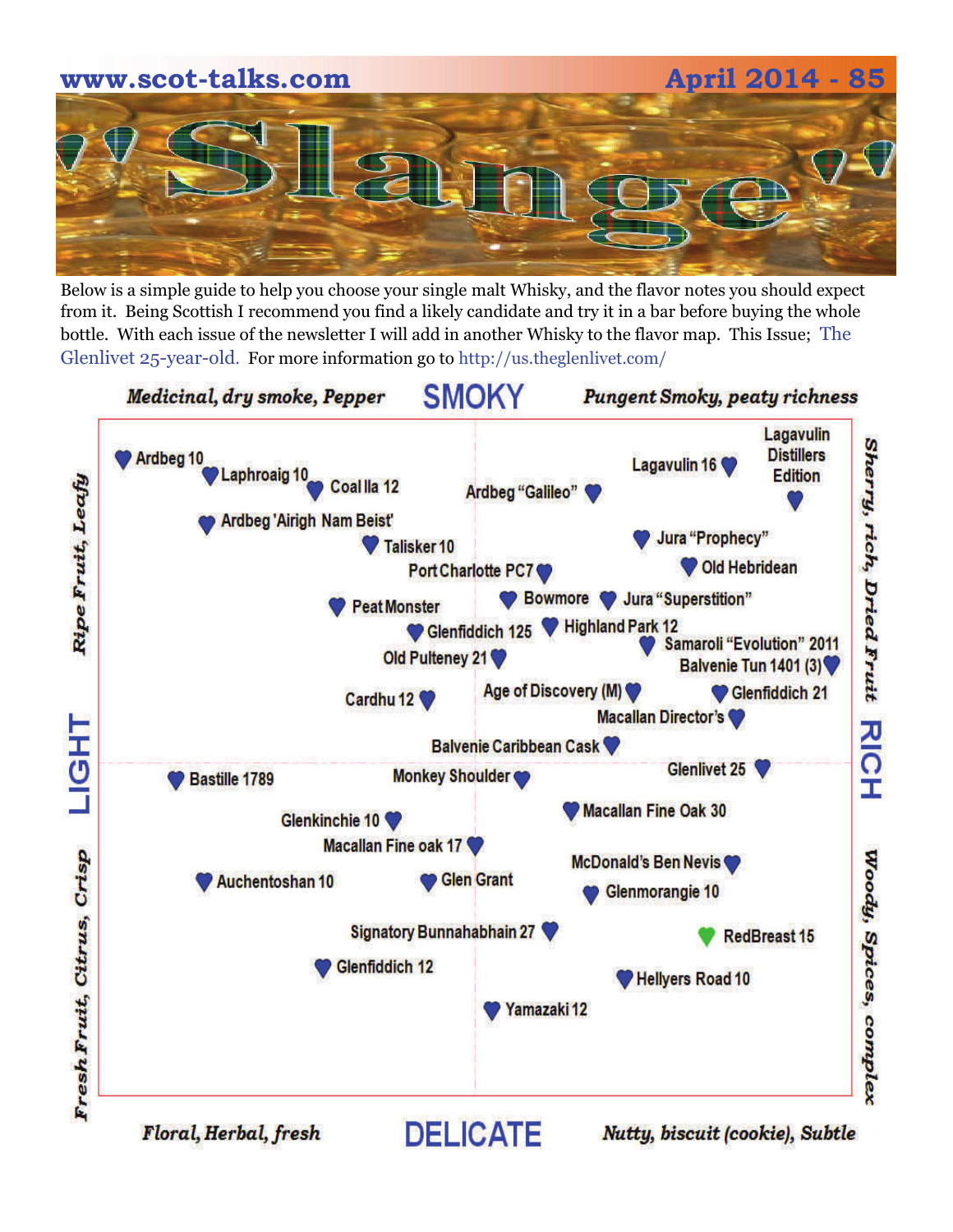# **www.scot-talks.com April 2014 - 85** 1211

### **Who's a pretty ploy then**

Lavish corporate hospitality also featured. Pattison's celebrated its second anniversary with a spectacular party at Henley Regatta.

According to the Wine Trade Review of July 1898: "One of the smartest and most attractive houseboats at Henley during Regatta Week was the Glenfarclas, which has just been built for Messrs Pattison's of Leith… members of the trade gathered on board to drink to the success of the hosts with much cordiality each day." We may well imagine the scene.

Advertising was massively increased – tripling from £20,000 in 1897 to over £60,000 in the following year (that's a relative value of over  $\pounds$ 4.3m today for the United Kingdom alone and in the days before television advertising!) Their campaigns were bold, stylish and highly effective. Employing a series of puns on the prestige of the British Empire and Britain's considerable military strength, Pattison's whisky was 'In General use' over a picture of a General and his aide de camp enjoying a dram; it was 'forging ahead' like the prow of a British ironclad battleship and, prophetically, it was 'victorious all along the line' in 'a big boom'.

They didn't just spend on press advertising however. Pattison's distributed branded glassware, spectacular mirrors and ornately decorated glass dispensers to favored publicans; they produced a series of maps of the UK for distribution to cyclists and their brands were presented in attractive pottery jugs, now keenly sought after by collectors.

'The Doctor', 'Morning Gallop' and 'Morning Dew' brands were blends, but Pattison's also owned distilleries at Aultmore and Glenfarclas (in partnership with the founding family) and substantial office and blending premises in Leith and London.

Indeed, as William Ross, then general manager of the DCL, later wrote: "Their extravagance in conducting business, including the somewhat palatial premises they erected, was the talk of the trade." And they did enjoy being talked about.

Robert Pattison in particular, the elder brother, maintained a conspicuously opulent lifestyle including a substantial property in Peebles.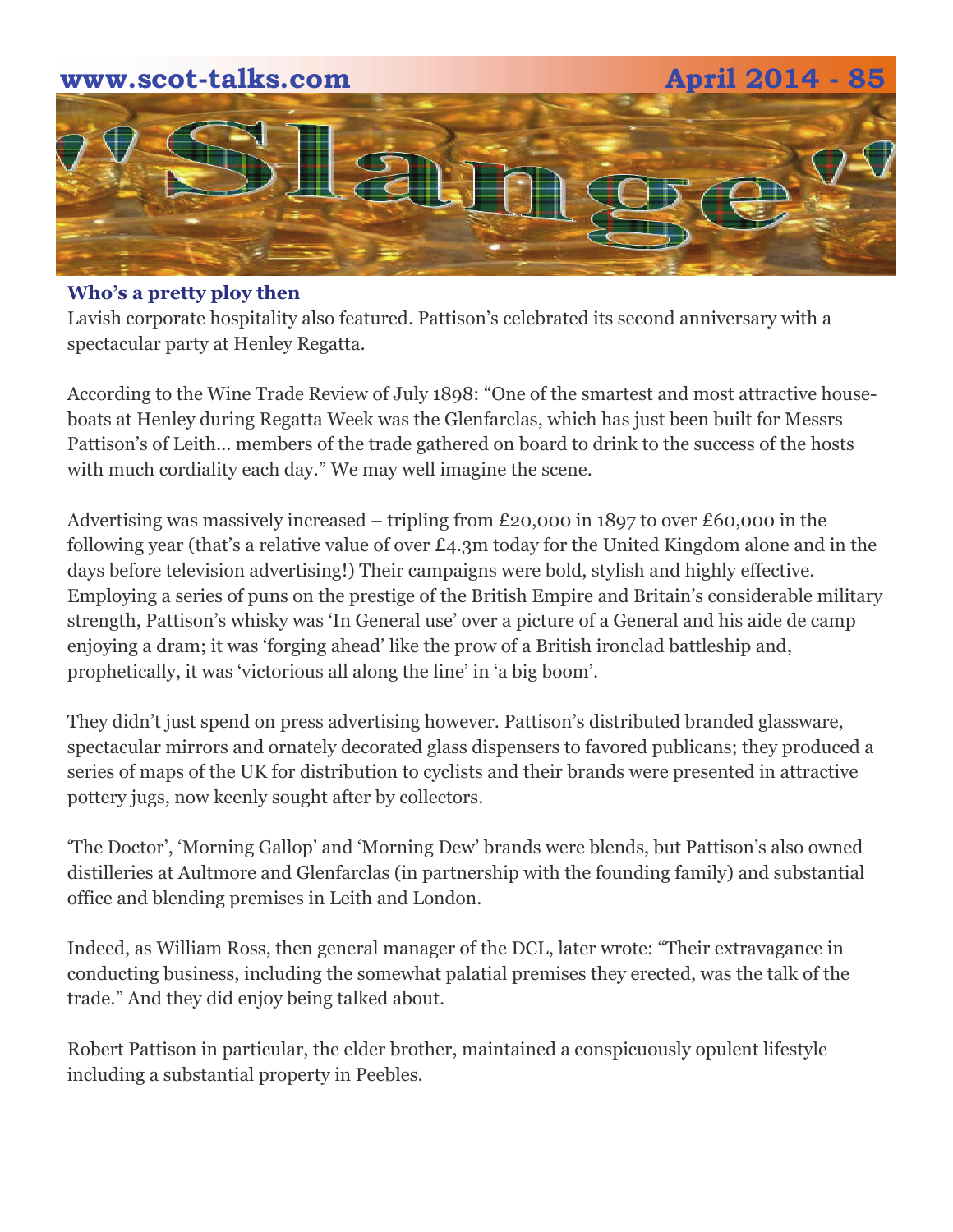

### **Who's a pretty ploy then**

In his unintentionally hilarious account of the collapse of boo.com (called Boo Hoo), tyro entrepreneur Ernst Malmsten, one of the boo.com directors, relates how he and his 20- something colleagues regularly dashed to America by Concorde.

However, he appears sublimely unable to relate this to the collapse of his company or the reluctance of investors to find more money to fund these indulgences. Well, Robert Pattison didn't have Concorde – but he tried his best.

In the grandest of gestures he was known to arrive at railway stations after his scheduled train had departed. Unable to contain his pressing business, and trailing his fur coat ostentatiously on the platform, Robert simply chartered 'a special' – a private train all of his own to carry him home to the Borders in splendor.

But, curiously, the press were always on the platform to record this event for the edification of their readers and, for a while, it fanned public interest in the Pattison's and their whisky. Today he would grace the pages of Hello and OK magazine, in Victorian Scotland, this was simply fantastic extravagance on an unprecedented scale.

There were dark, Calvinistic mutterings: surely, this would end in tears. Another of their promotional schemes was a stroke of pure genius. In fact, it would probably feature in any all-time list of the 10 Greatest Whisky Campaigns ever and, like any outstanding idea, it was wonderfully simple.

Pattison's purchased 500 African Grey parrots and then instructed its travellers to enquire of their publican and licensed grocer clients "Would you like a free parrot?" Well, who could resist? It's a great deal better than a few branded glasses, extended credit or a promotional decanter. So the parrots quickly found new homes where, their proud owners soon discovered, they'd been trained to squawk "**Pattison's whisky is best!**" and "**Buy Pattison's whisky!**" at unsuspecting customers.

What finer recommendation can there be?

After all, the celebrity spokesmen we see in so many of today's whisky ads simply parrot their lines (and pocket the check), so why not go straight to the parrot and save the fee? Someone should copy this campaign at once.

But dark clouds were gathering. In May 1898 another firm, J & G Stewart, went into liquidation. Rumors began circulating about Pattison's but, through the summer, the party went on. Plans were announced to enlarge Glenfarclas and Aultmore distilleries and new equipment was purchased.